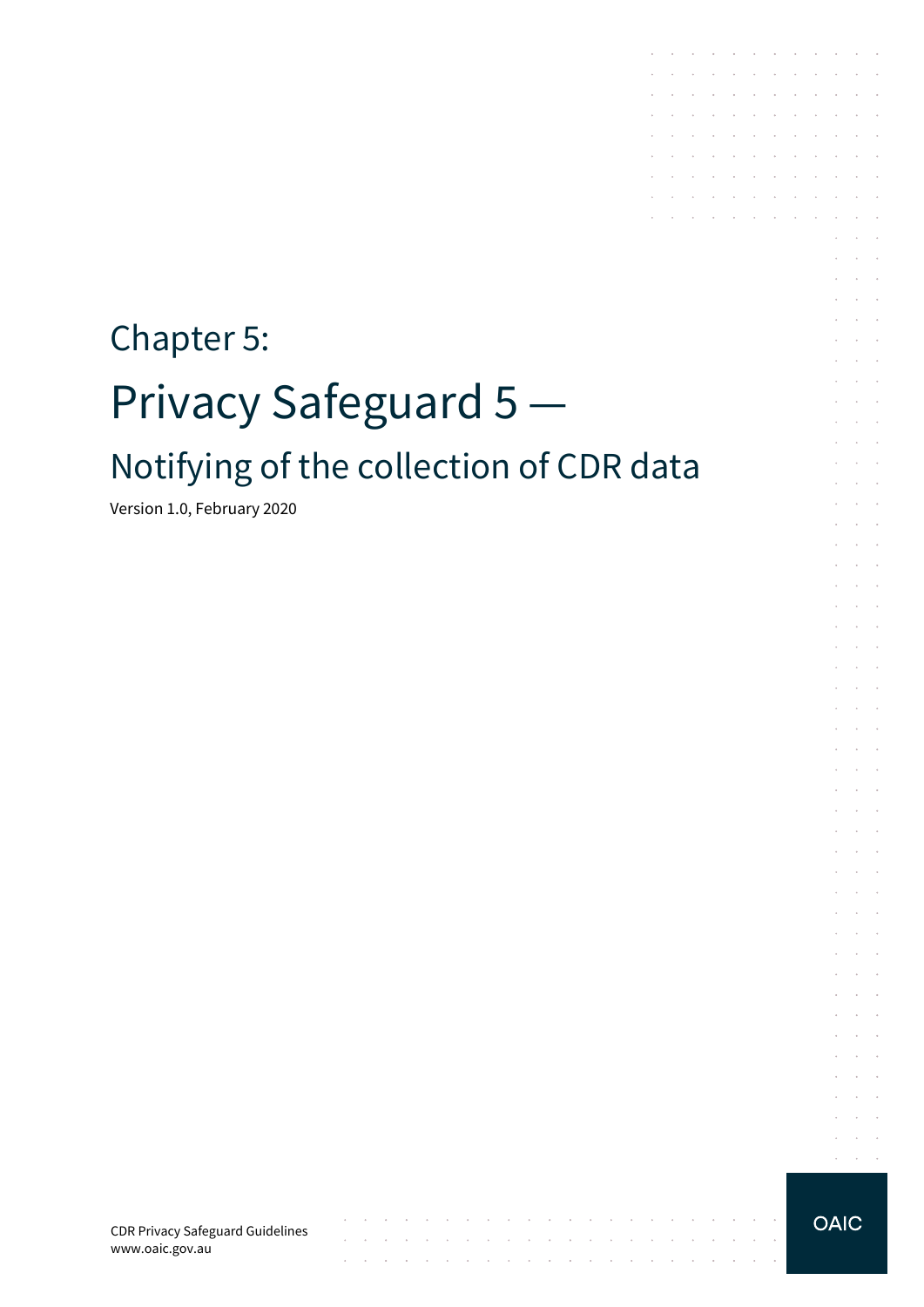### **Contents**

| <b>Key points</b>                                                        | 3 |
|--------------------------------------------------------------------------|---|
| What does Privacy Safeguard 5 say?                                       | 3 |
| Why is this important?                                                   | 3 |
| Who does Privacy Safeguard 5 apply to?                                   | 3 |
| How does Privacy Safeguard 5 interact with the Privacy Act and APP 5?    | 4 |
| How must notification be given?                                          | 4 |
| Who must be notified?                                                    | 5 |
| When must notification be given?                                         | 5 |
| What matters must be included in the notification?                       | 6 |
| What CDR data was collected                                              | 6 |
| When the CDR data was collected                                          | 7 |
| The data holder of the CDR data                                          | 7 |
| Other notification requirements under the CDR Rules                      | 8 |
| How does Privacy Safeguard 5 interact with the other privacy safeguards? | 8 |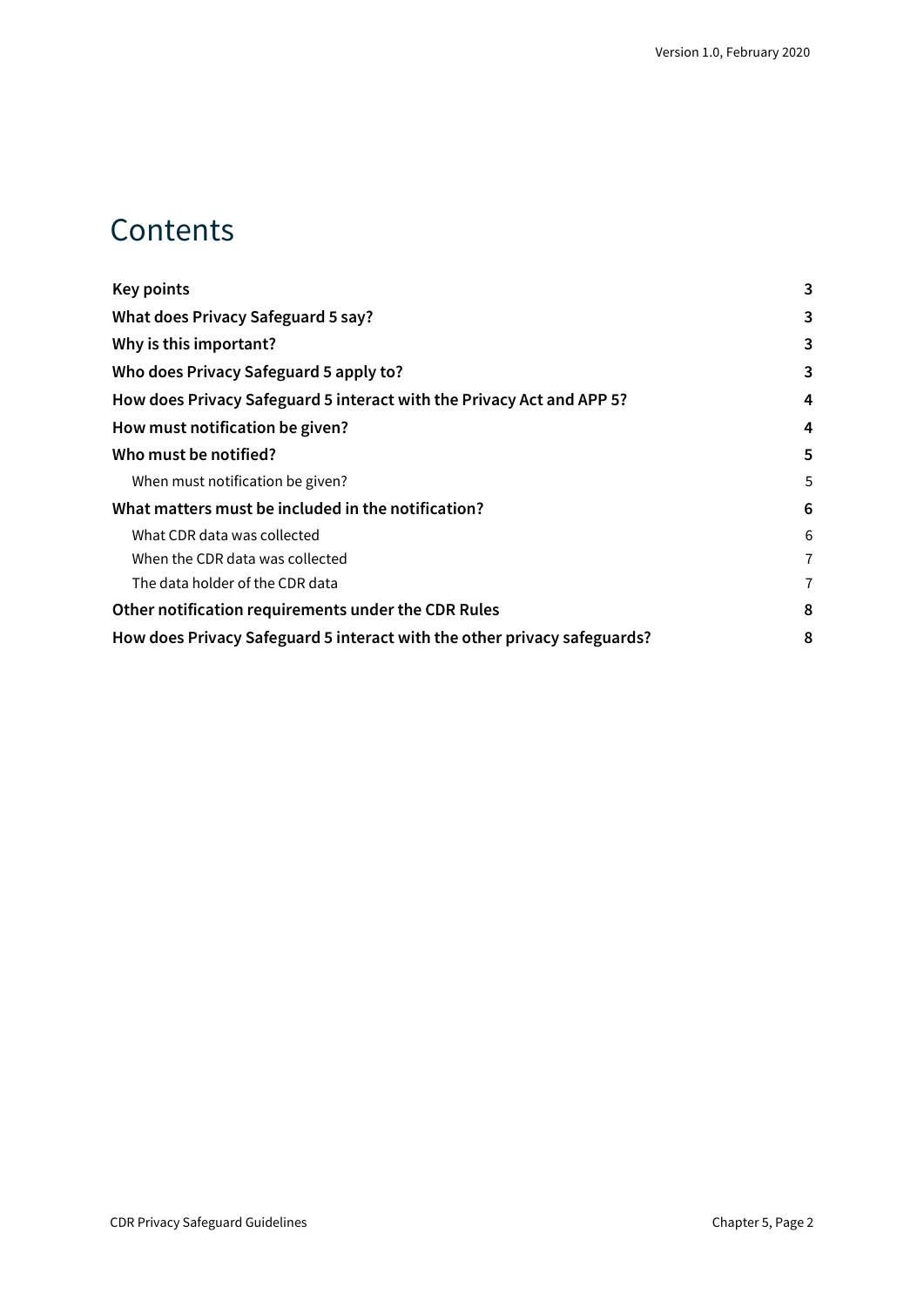## <span id="page-2-0"></span>**Key points**

- An accredited person must notify the relevant consumer when they collect consumer data right (CDR) data.
- This notification must occur through the consumer's dashboard as soon as practicable after the accredited person has received the CDR data.

## <span id="page-2-1"></span>**What does Privacy Safeguard 5 say?**

- If an accredited person collects CDR data under Privacy Safeguard 3, the accredited person  $5.1$ must notify the consumer of the collection by taking the steps identified in the consumer data rules (CDR Rules). [1](#page-2-4)
- $5.2$ The notification must:
	- be given to the consumer at whose request the CDR data was collected
	- cover the matters set out in the CDR Rules, and
	- be given at or before the time specified in the CDR Rules.
- $5.3$ Under CDR Rule 7.4, an accredited person must notify the consumer by updating the consumer's dashboard to include certain matters as soon as practicable after CDR data is collected from a data holder.
- $5.4$ For information about the concept of 'collects' refer to [Chapter B \(Key concepts\).](https://www.oaic.gov.au/consumer-data-right/cdr-privacy-safeguard-guidelines/chapter-b-key-concepts)

## <span id="page-2-2"></span>**Why is this important?**

- $5.5$ Notification of collection of CDR data is an integral element of the CDR regime as it provides confirmation to the consumer that their CDR data has been collected in accordance with their valid request.
- 5.6 This ensures consumers are informed when their CDR data is collected and builds trust between consumers and CDR participants.

## <span id="page-2-3"></span>**Who does Privacy Safeguard 5 apply to?**

- 5.7 Privacy Safeguard 5 applies to accredited persons. It does not apply to data holders or designated gateways.
- 5.8 Data holders and designated gateways must ensure that they are adhering to their obligations under the *Privacy Act 1988* (the Privacy Act) and the Australian Privacy Principles (APPs), including APP 3 and APP 5, when collecting personal information.
- 5.9 Data holders must also ensure they adhere to Privacy Safeguard 10, which requires them to notify consumers of the disclosure of their CDR data.

<span id="page-2-4"></span><sup>&</sup>lt;sup>1</sup> Section 56EH of the Competition and Consumer Act.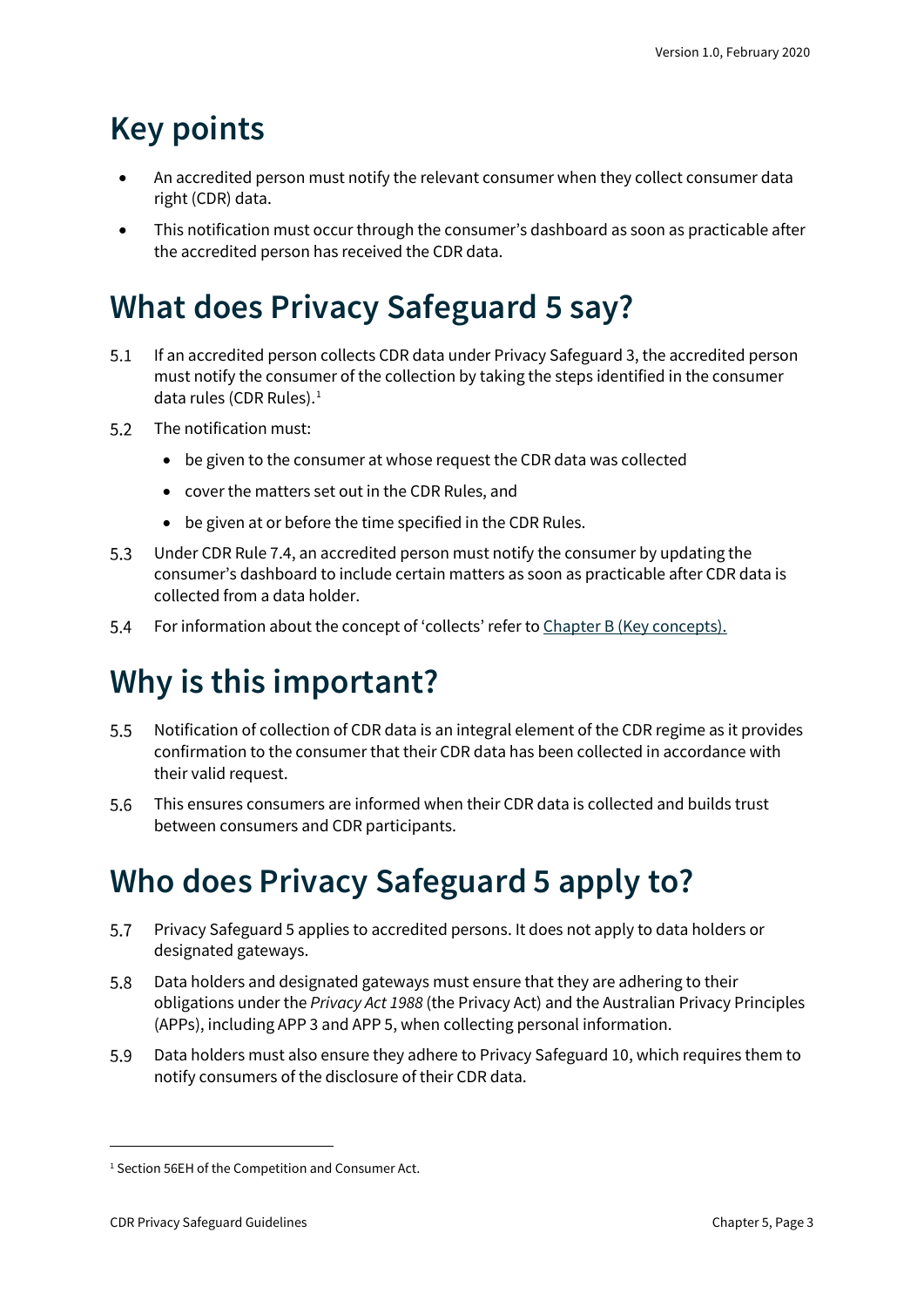### <span id="page-3-0"></span>**How does Privacy Safeguard 5 interact with the Privacy Act and APP 5?**

- 5.10 It is important to understand how Privacy Safeguard 5 interacts with the Privacy Act and the  $APP<sub>s</sub>$ <sup>[2](#page-3-2)</sup>
- 5.11 Like Privacy Safeguard 5, APP 5 outlines when an entity must notify of collection, as well as what information must be included in the notification.
- 5.12 The Privacy Act and APP 5 provide protection where collected data is personal information, but not CDR data.

| <b>CDR</b> entity                                | Privacy protections that apply in the CDR context                                                                                                              |
|--------------------------------------------------|----------------------------------------------------------------------------------------------------------------------------------------------------------------|
| Accredited person /<br>accredited data recipient | <b>Privacy Safeguard 5</b>                                                                                                                                     |
|                                                  | Privacy Safeguard 5 applies instead of APP 5 to CDR data that has<br>been collected by an accredited data recipient in accordance with<br>Privacy Safeguard 3. |
|                                                  | APP 5 will continue to apply to:                                                                                                                               |
|                                                  | • personal information collected that is not CDR data, $3$ and                                                                                                 |
|                                                  | • CDR data that is not collected in accordance with Privacy<br>Safeguard 3.4                                                                                   |
| Designated gateway                               | APP <sub>5</sub>                                                                                                                                               |
|                                                  | Privacy Safeguard 5 does not apply to a designated gateway.                                                                                                    |
| Data holder                                      | APP <sub>5</sub>                                                                                                                                               |
|                                                  | Privacy Safeguard 5 does not apply to a data holder.                                                                                                           |

### <span id="page-3-1"></span>**How must notification be given?**

- 5.13 An accredited person must provide the notification by updating the consumer dashboard for a consumer to include the matters discussed in paragraphs 5.23 to 5.36 as soon as practicable after CDR data relating to that consumer is collected. [5](#page-3-5)
- The consumer dashboard is an online service that must be provided by an accredited person to each consumer who has provided consent to the collection and use of their CDR data. Accredited persons are required by CDR Rule 1.14 to include within the consumer's

<span id="page-3-2"></span><sup>&</sup>lt;sup>2</sup> The Privacy Act includes 13 APPs that regulate the handling of personal information by certain organisations and Australian Government agencies.

<span id="page-3-3"></span><sup>&</sup>lt;sup>3</sup> All accredited persons are subject to the Privacy Act and the APPs in relation to information that is personal information but is not CDR data. See s 6E(1D) of the Privacy Act.

<span id="page-3-4"></span><sup>4</sup> With the exception of personal information that is also CDR data received by an accredited person who is a small business operator under the Privacy Act (see section 6E(1D) of the Privacy Act).

<span id="page-3-5"></span><sup>5</sup> CDR Rule 7.4.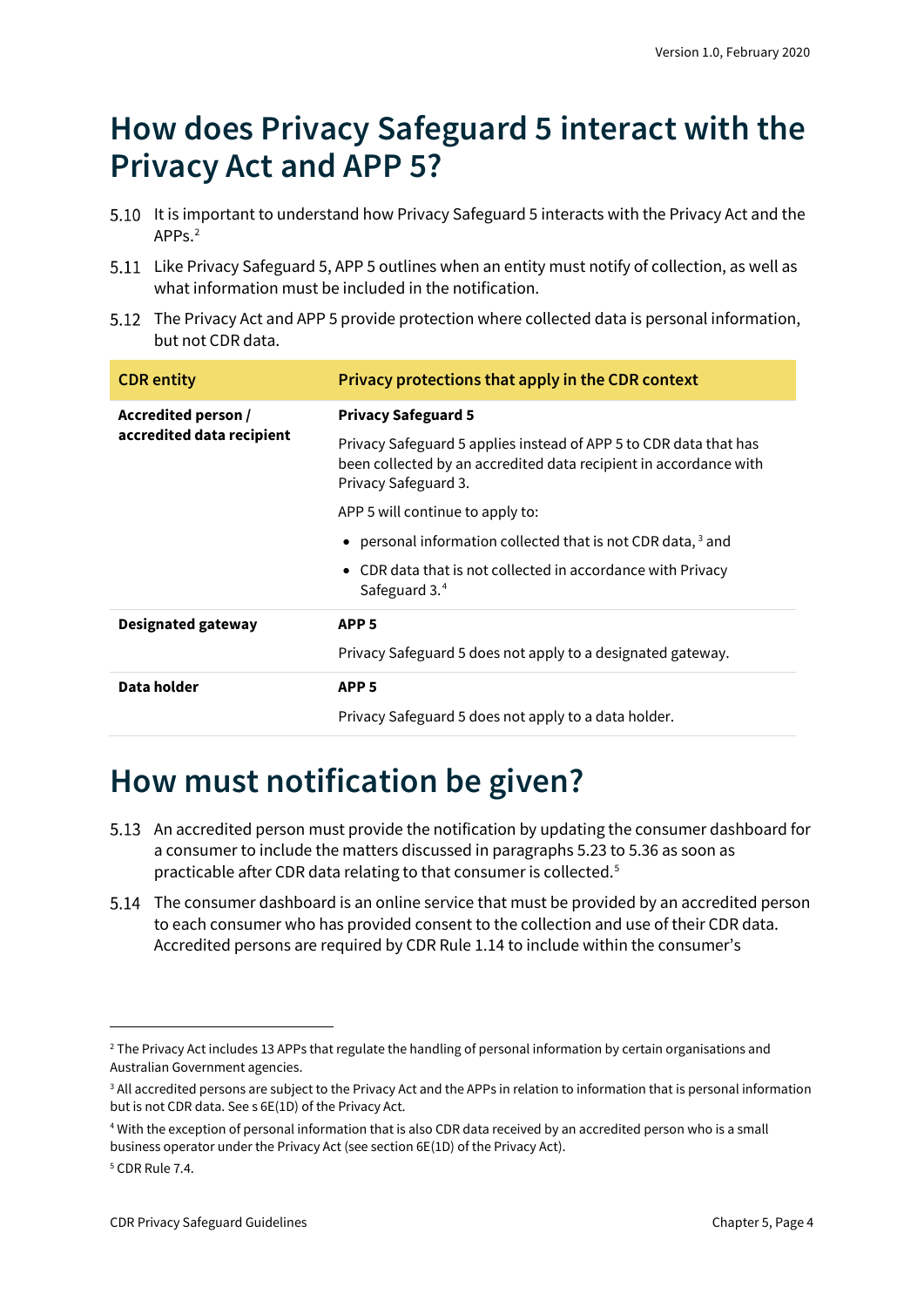dashboard certain details of each consent to collect and use CDR data that has been given by the consumer. [6](#page-4-2)

5.15 Further guidance about the consumer dashboard is set out i[n Chapter B \(Key concepts\)](https://www.oaic.gov.au/consumer-data-right/cdr-privacy-safeguard-guidelines/chapter-b-key-concepts) and Chapter C (Consent).

### <span id="page-4-0"></span>**Who must be notified?**

- 5.16 The accredited person must notify the consumer who gave the consent to collect the CDR data.
- 5.17 There may be more than one consumer to whom a set of CDR data applies, for example, where there are joint account holders of a bank account. In this example, the accredited person is required by CDR Rule 7.4 to update only the consumer dashboard of the requesting joint account holder.

### <span id="page-4-1"></span>**When must notification be given?**

- 5.18 An accredited person must notify the consumer as soon as practicable after the CDR data is collected.
- 5.19 As a matter of best practice, notification should generally occur in as close to real time as possible (for example, in relation to ongoing collection, as close to the time of first collection as possible).
- The test of practicability is an objective test. It is the responsibility of the accredited person to be able to justify any delay in notification.
- In determining what is 'as soon as practicable', the accredited person may take the following factors into account:
	- time and cost involved, when combined with other factors
	- technical matters, and
	- any individual needs of the consumer (for example, additional steps required to make the content accessible).
- 5.22 An accredited person is not excused from providing prompt notification by reason only that it would be inconvenient, time consuming or costly to do so.

<span id="page-4-2"></span> $6$  This includes the CDR data to which the consent relates and when the consent will expire.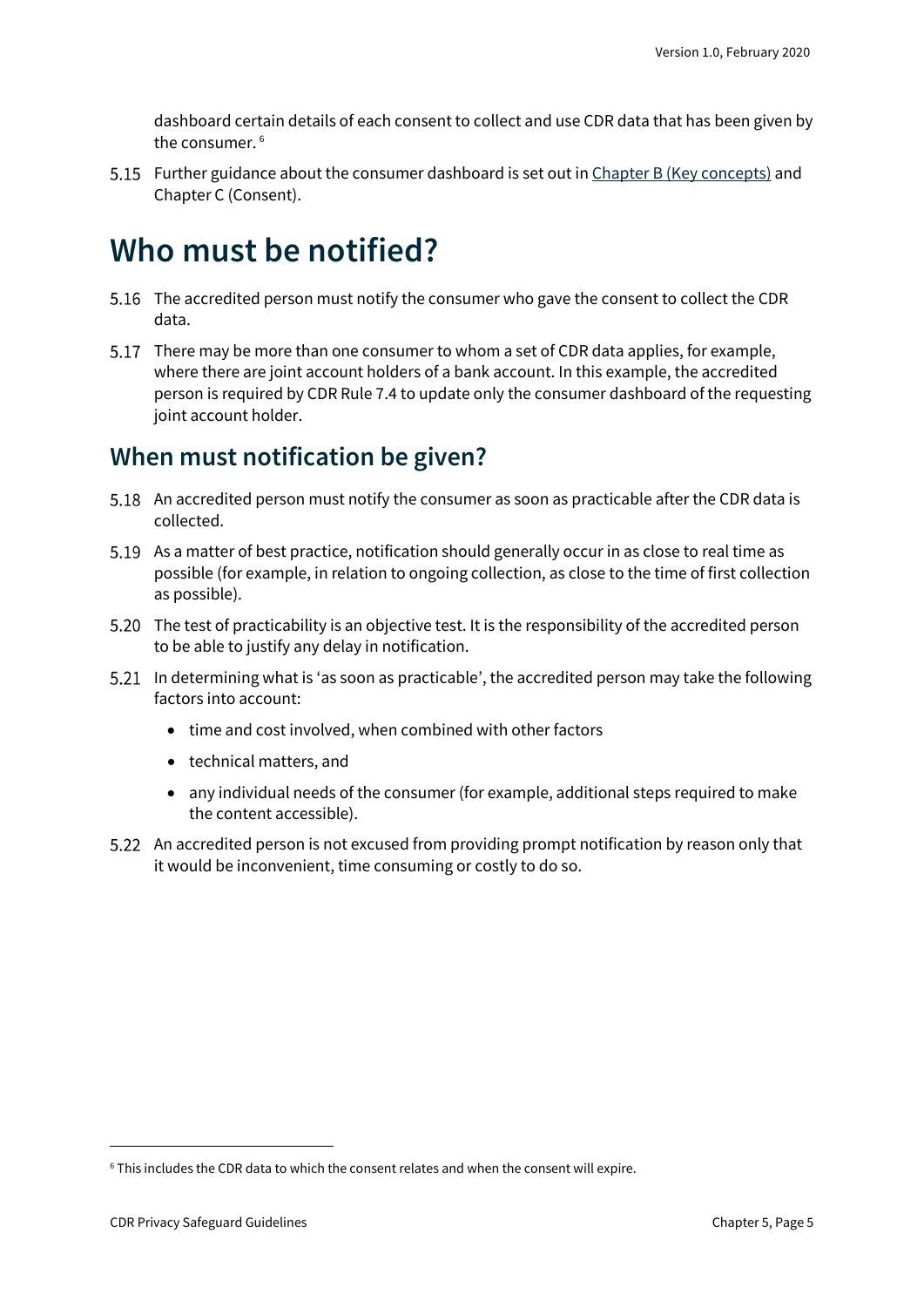**Risk point:** Delays in notification of collection may result in confusion for a consumer, and non-compliance for an accredited person.

**Privacy tip:** Accredited persons should ensure that they have systems and processes in place to allow for real-time and automated notification.

### <span id="page-5-0"></span>**What matters must be included in the notification?**

- The minimum matters that must be included in the notification, and provided via the consumer's dashboard, are:
	- what CDR data was collected
	- when the CDR data was collected, and
	- $\bullet$  the data holder of the CDR data.<sup>[7](#page-5-2)</sup>
- Accredited persons should provide information about these matters clearly and simply, but also with enough specificity to be meaningful for the consumer. How much information is required may differ depending on the circumstances.
- 5.25 Guidance on each of the minimum matters is provided below.

**Risk point:** Consumers may not read or understand a notification where the details of collection are complex.

**Privacy tip:** An accredited person should ensure that the notification is as simple and easy to understand as possible. To do this, an accredited person should consider a range of factors when formulating a notification, such as:

- what the data is being used for
- the language used (including the level of detail), and
- the presentation of the information (e.g. layout, format and any visual aids used). For more complex notifications, the accredited person could consider providing a condensed summary of key matters in the notification and linking to more comprehensive information or, where it may assist the consumer, a full log of access.

### <span id="page-5-1"></span>**What CDR data was collected**

- The accredited person must notify the consumer of what CDR data was collected.
- 5.27 In doing so, the accredited person should ensure CDR data is described in a manner that allows the consumer to easily understand what CDR data was collected.

<span id="page-5-2"></span><sup>7</sup> CDR Rule 7.4.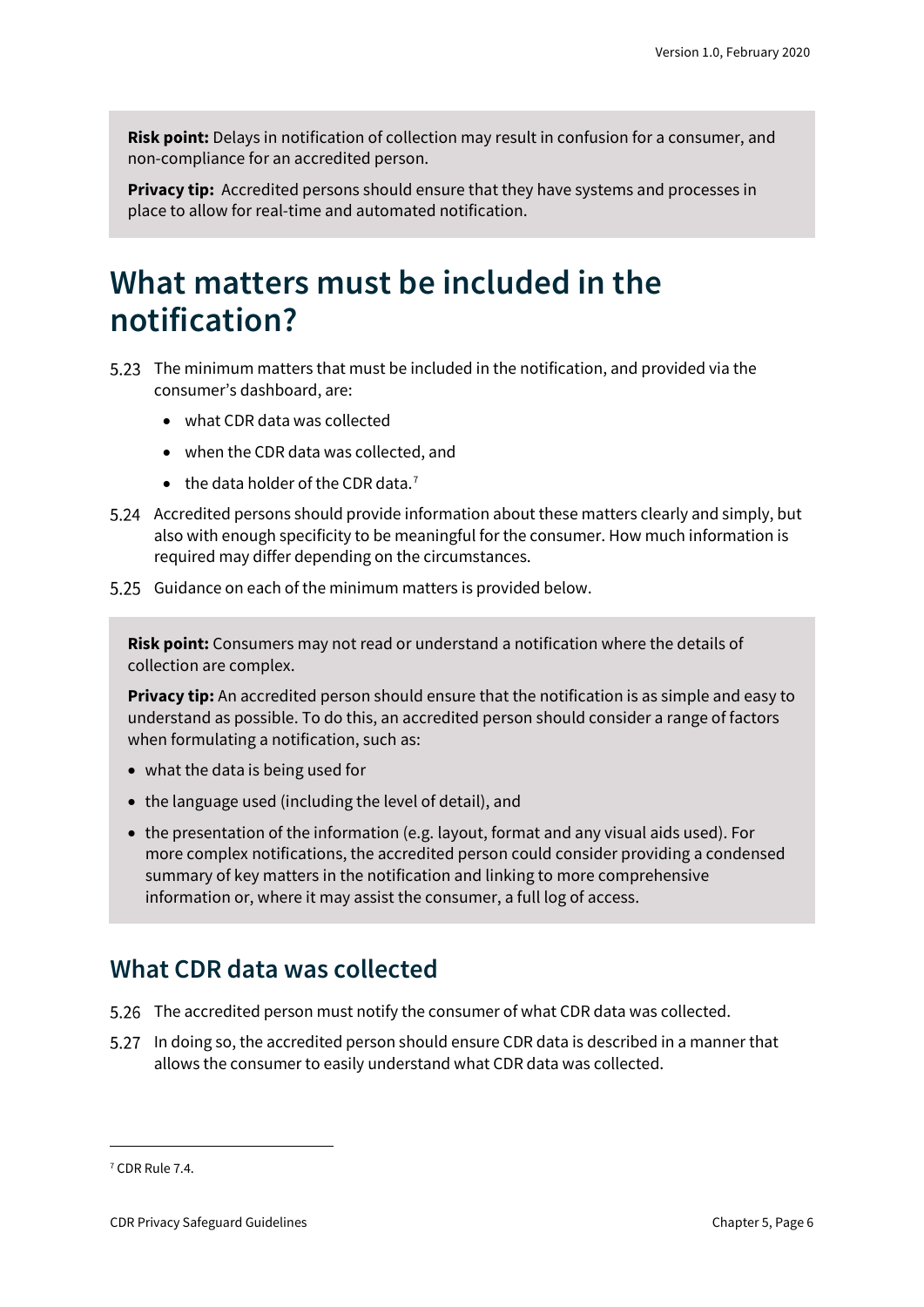The accredited person must use the Data Language Standards when describing what CDR data was collected.<sup>[8](#page-6-2)</sup> This will aid consumer comprehension by ensuring consistency between how CDR data was described in the consent-seeking process and how CDR data is described in the consumer dashboard.

#### <span id="page-6-0"></span>**When the CDR data was collected**

The accredited person must notify the consumer of when the CDR data was collected.

*'Once-off' collectio[n9](#page-6-3)*

The accredited person should include the date on which the CDR data was collected.

*Ongoing collection[10](#page-6-4)*

- The accredited person should, at a minimum, include the date range in which CDR data will be collected, with the starting date being the date on which the CDR data was first collected, and the end date being the date on which the accredited person will make its final collection. This end date might not necessarily be the same as the date consent expires.
- Where an accredited person is unsure of the end date they may put the date consent expires, but must update the end date as soon as practicable after it becomes known.<sup>[11](#page-6-5)</sup>
- The accredited person should, in addition to stating the date range for collection, note:
	- what activity will trigger ongoing collection (e.g. 'We'll continue to collect your transaction details from [data holder] each time you make a transaction'), and / or
	- if known, the frequency of any ongoing collection (e.g. 'We'll continue to collect your transaction details from [data holder] up to three times per day').

#### <span id="page-6-1"></span>**The data holder of the CDR data**

In its notification to the consumer, the accredited person must indicate from whom the CDR data was collected. There may be multiple data holders.

#### **Example**

Watson and Co is an accredited person that provides a budgeting service through its Watspend application. Watspend uses transaction details to provide real-time, accurate budgeting recommendations to its users. *cont*

<span id="page-6-2"></span><sup>8</sup> The Data Language Standards are contained within the Consumer Experience Standards. They provide descriptions of the types of data to be used by accredited data recipients when making and responding to requests. Adherence to the Data Language Standards is mandatory and will help ensure there is a consistent interpretation and description of the consumer data that will be shared in the CDR regime. See s 56FA of the Competition and Consumer Act and CDR Rule 8.11.

<span id="page-6-3"></span><sup>9</sup> This is where the accredited person indicated the CDR data would be collected on a single occasion and used over a specified period of time (CDR Rule 4.11(1)(b)(i)).

<span id="page-6-4"></span> $10$  This is where the accredited person indicated the CDR data would be collected and used over a specified period of time (CDR Rule 4.11(1)(b)(ii)).

<span id="page-6-5"></span> $11$  CDR Rule 4.19 requires an accredited person to update the consumer dashboard as soon as practicable after the information required to be contained on the dashboard changes.